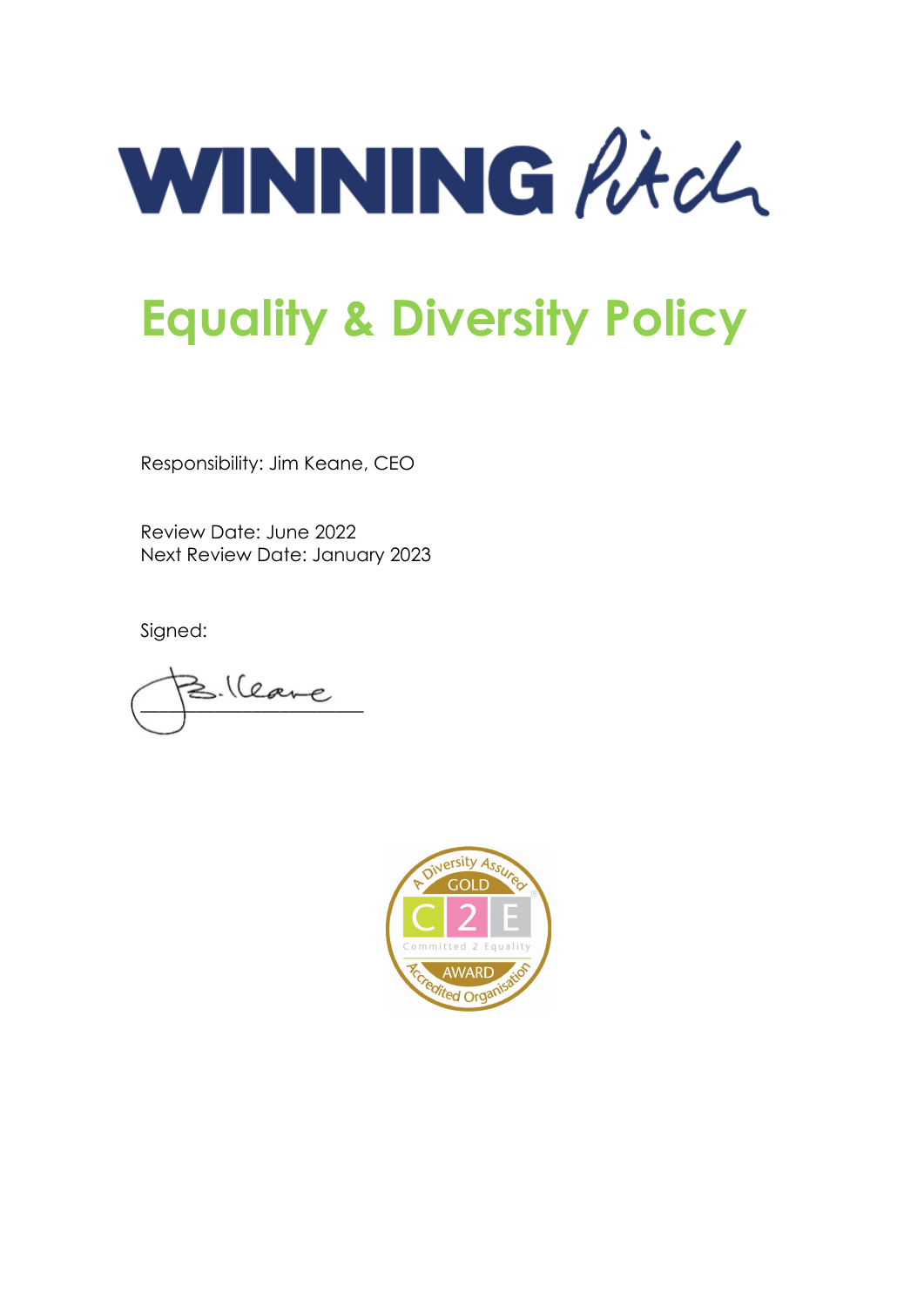## **Policy Statement**

Winning Pitch is committed to providing a service where people treat each other with mutual respect and dignity and we recognise that our ability to meet the needs of our clients is improved by having a diverse workforce which reflects the Welsh population and the wider community.

We aim to combat all forms of discrimination, harassment and bullying or victimisation and safeguard the interests of all equality groups outlined in the Equality Act 2010 with reference to the nine protected human characteristics: Ethnicity, Gender, Gender Reassignment, Disability, Religion and Belief, Age, Pregnancy and Maternity, Civil Partnerships and Sexual Orientation and also discrimination on the grounds of a perceived or associative protected characteristic.

We are firmly committed to:

- Developing an inclusive working environment, providing equality of opportunity and parity of treatment for all our employees, subcontractors, clients, partners and stakeholders.
- Taking positive steps where possible to address any underrepresentation of minority groups in our service provision.
- Eliminating unlawful racial discrimination. Promoting good relations between people of different races.
- Promoting equality of opportunity between disabled people and others and take steps to take account of disabled people's disabilities
- Eliminating harassment and bullying
- Promoting positive attitudes towards disabled people, people of all ages regardless of sexual orientation or religion or belief
- Eliminating discrimination and harassment and bullying that is unlawful under the Equality Act 2010 and the Equal Pay Act.
- Promoting the use of Welsh Language in our service provision
- Winning Pitch will provide employees and subcontractors with equality and diversity training and awareness. We will monitor the Equality and Diversity Policy to ensure its effectiveness, keeping all policies under review and implement changes where these could improve equality of opportunity and diversity in employment, procurement and service delivery. The person responsible for Equal Opportunities is Jim Keane (CEO).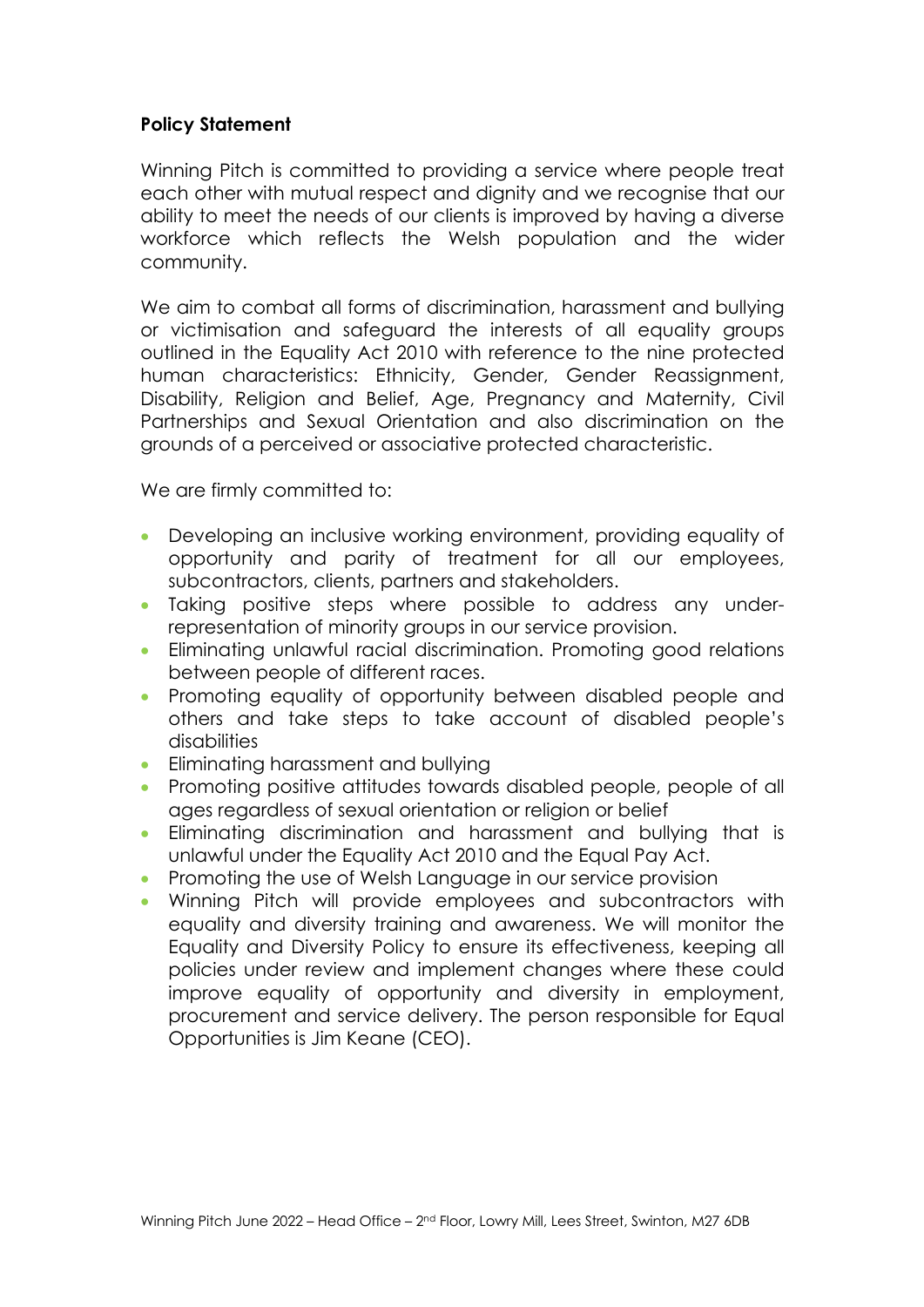## **Introduction**

Winning Pitch recognises that there are groups and individuals in society who are disadvantaged and may face discrimination.

This policy document sets out our commitment to promoting equal opportunities, both in service delivery and as an employer, by making it integral to all our strategies, policies and practices.

We are committed to eliminating any discrimination on the grounds of the nine protected characteristics identified in the Equality Act 2010;

- Age
- Disability
- Gender
- Gender Reassignment
- Marriage and Civil Partnership
- Pregnancy Maternity
- Race
- Religion or Belief
- Sexual Orientation
- Scope of this Policy

This Policy underpins and will inform all activities of Winning Pitch and covers our employees, associates, treatment of and services to our clients, stakeholders and all those who use our services, whether they are a private, statutory, voluntary or community sector organisations.

Under the Equality Act 2010, three elements of the general duty are to:

- To eliminate unlawful discrimination, harassment and victimisation; this is owed to everyone and covers all the nine protected characteristics listed above.
- To advance equality of opportunity
- To foster good relations

The intention of this Policy is to set out the equal opportunities principles and commitments that will inform all aspects of our business. The Policy also provides a framework that ensures that the company meets its public sector equalities duties, as outlined in the Equality Act 2010.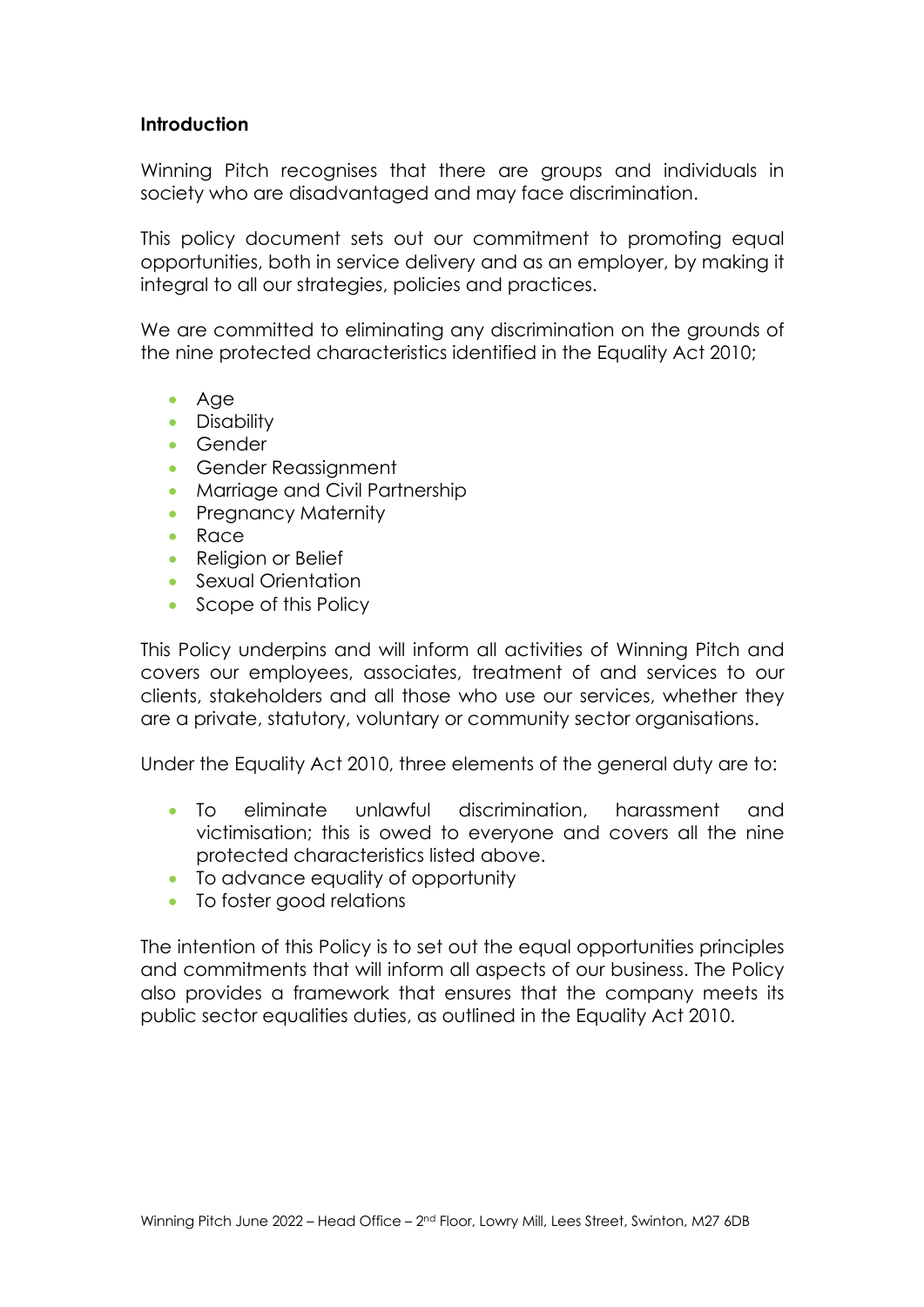# **Policy Aim**

The aim of this Policy is to create:

A company which ensures the provision of services appropriate to local need, is valued by all and delivered by staff and associates who reflect the diverse communities we serve.

This will be achieved by promoting and demonstrating fairness and equality of opportunity in:

- The provision of services
- The employment of staff
- Procurement and commissioning
- Achieving progress against the equality objected and related targets

#### **Provision of Services**

This means:

- Fair and lawful access to services
- Fair and lawful treatment while accessing and receiving services
- Equal and lawful quality of service offered
- Fair and lawful outcomes for all clients

As a service provider we will:

- Place our clients at the heart of policies and strategies in all our activities
- Design and deliver services that are appropriate, accessible and effective in meeting the diverse needs of the communities in which we work. This means that in designing, planning and delivering services, we will have due regard to the need to promote and advance equality of opportunity and foster good relations between all the groups with the characteristics protected by the Equality Act 2010 and other groups we are aware of who are disadvantaged
- Engage with and listen to all sections of the community in identifying needs and in decisions on the way services are designed, planned and delivered
- Provide timely and relevant resources and information about services in a way that is clear and in a variety of appropriate formats and languages to ensure it is accessible to all sections of the community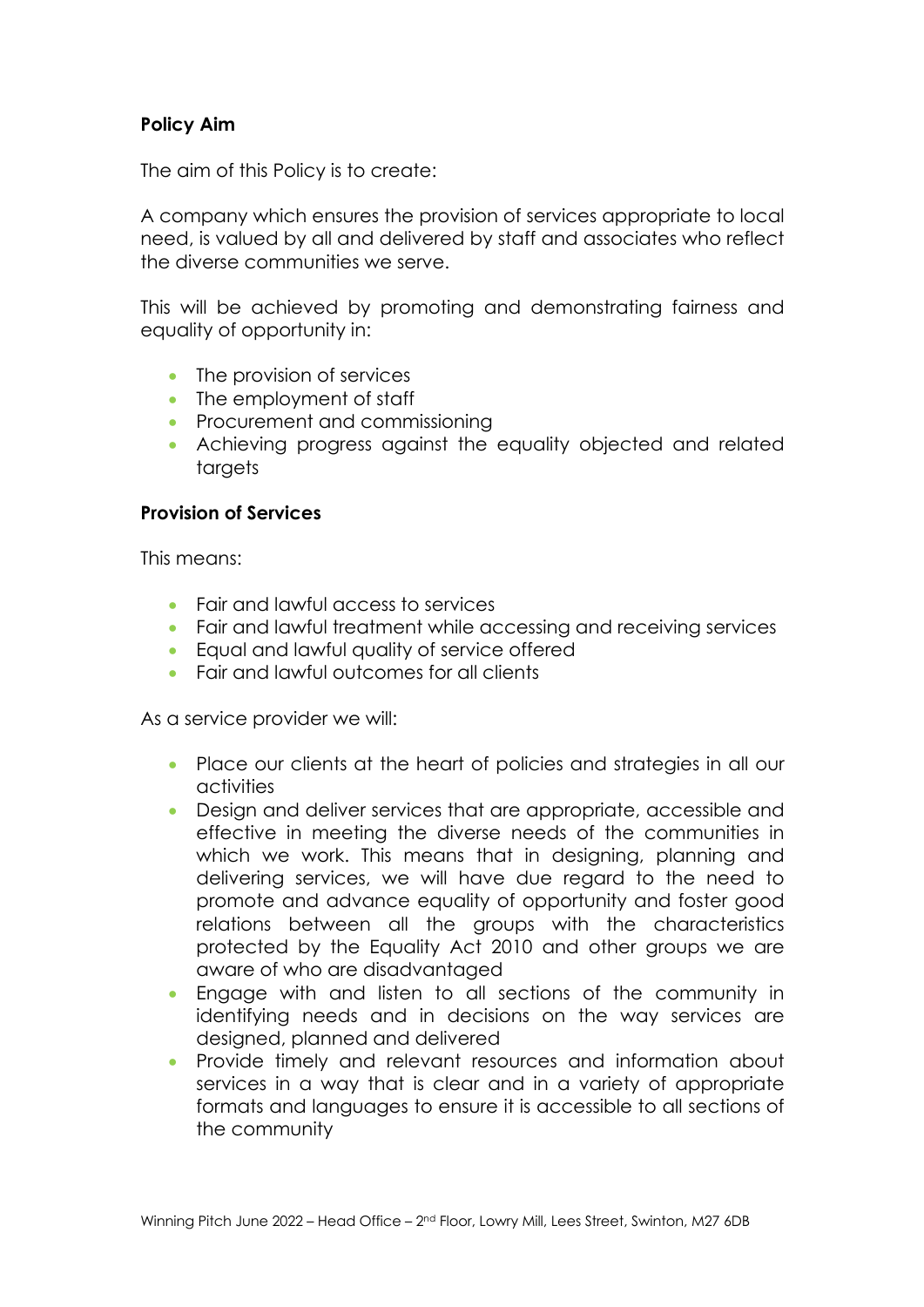- Use effective systems such as monitoring, performance reviews and community engagement to challenge our service delivery to ensure that quality and equality are continuously evaluated and improved and to ensure that all sections of the community are receiving fair and lawful access and outcomes
- Monitor and evaluate service up-take in relation to all groups with the protected characteristics
- Ensure that those representing the company understand what equality in service provision means and apply it in their respective roles
- Through our customer complaint procedure, provide facilities and opportunities for clients to make a complaint if they are dissatisfied with a service they have received or the way they were treated when accessing a service.
- When contracting out or commissioning a service, we will make sure that any services provided to local people by a third party on behalf of Winning Pitch meets the requirements of the Equality Act 2010
- Our procurement policies, systems and processes are informed by the need to use procurement as a strategic tool for furthering our equality and diversity aims.
- Our selection and tendering processes specifically address and include equality considerations and those involved are trained in relevant equalities issues in procurement.

# **Employment of Staff and Associates**

This means:

- Fair and lawful access to jobs
- Fair and lawful treatment in employment
- Fair and lawful access to training and development opportunities

The right:

- Not to be discriminated against, harassed, victimised or bullied
- To make a complaint when the feel they have been unfairly or unlawfully treated, harassed or bullied and to have their complaints acted upon
- To be respected and valued for who they are and for what they contribute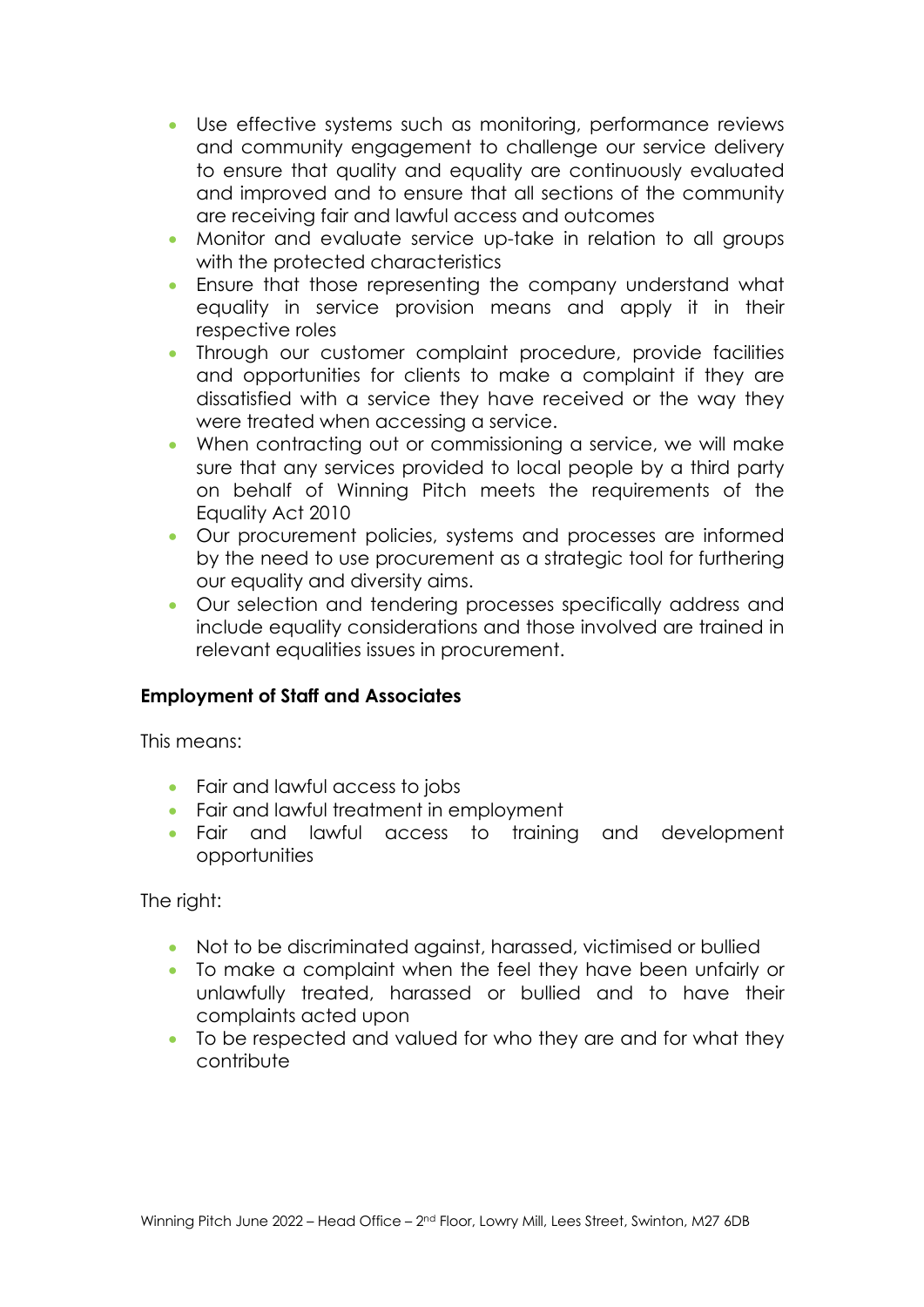The responsibility:

- Not to discriminate, harass, victimise or bully another employee;
- To challenge and bring discriminatory acts and behaviour to the attention of an appropriate person for action
- To respect other employees and value them for who they are and for what they contribute to the company.

Winning Pitch's aim is to ensure equality of opportunity in all aspects of the employment cycle including recruitment, appraisal, training, promotion, redeployment, discipline, grievance redundancy and retirement processes.

The company will seek to promote equality of opportunity in employment by ensuring that:

- Everyone receives equality of treatment in recruitment and employment
- Positive action measures are taken to reduce the effects of discrimination and disadvantage.
- All associates and employees are aware of the Equality and Diversity Policy and that they are aware of their rights and responsibilities in relation to its implementation and the consequences of unacceptable behaviour.
- Managers, associates and employees will be made aware of their responsibilities to further the mainstreaming of equalities in the context of their actual job.
- The development and implementation of policies to tackle any discrimination, harassment and bullying and to ensure procedures are non discriminatory.
- We investigate thoroughly and promptly allegations of discrimination, victimisation or harassment.
- Acts of discrimination, victimisation, harassment or bullying by employees will be treated as serious disciplinary offences.
- We keep under review and will ensure that our recruitment and selection procedures accord with the codes of practice produced by the UK Government and the Equality and Human Rights Commission.
- We continue to undertake and develop regular age, disabilities, ethnicity, religion, belief and gender monitoring of the workforce profile. Where staff are happy to provide further equalities information we will consider ways to monitor it.
- We develop equal opportunities monitoring across the employment cycle covering in applications, appointments, appraisals, training, progression, redeployment, redundancy, resignation, secondment, disciplinary, grievance and employee discrimination and harassment complaints and exit interviews.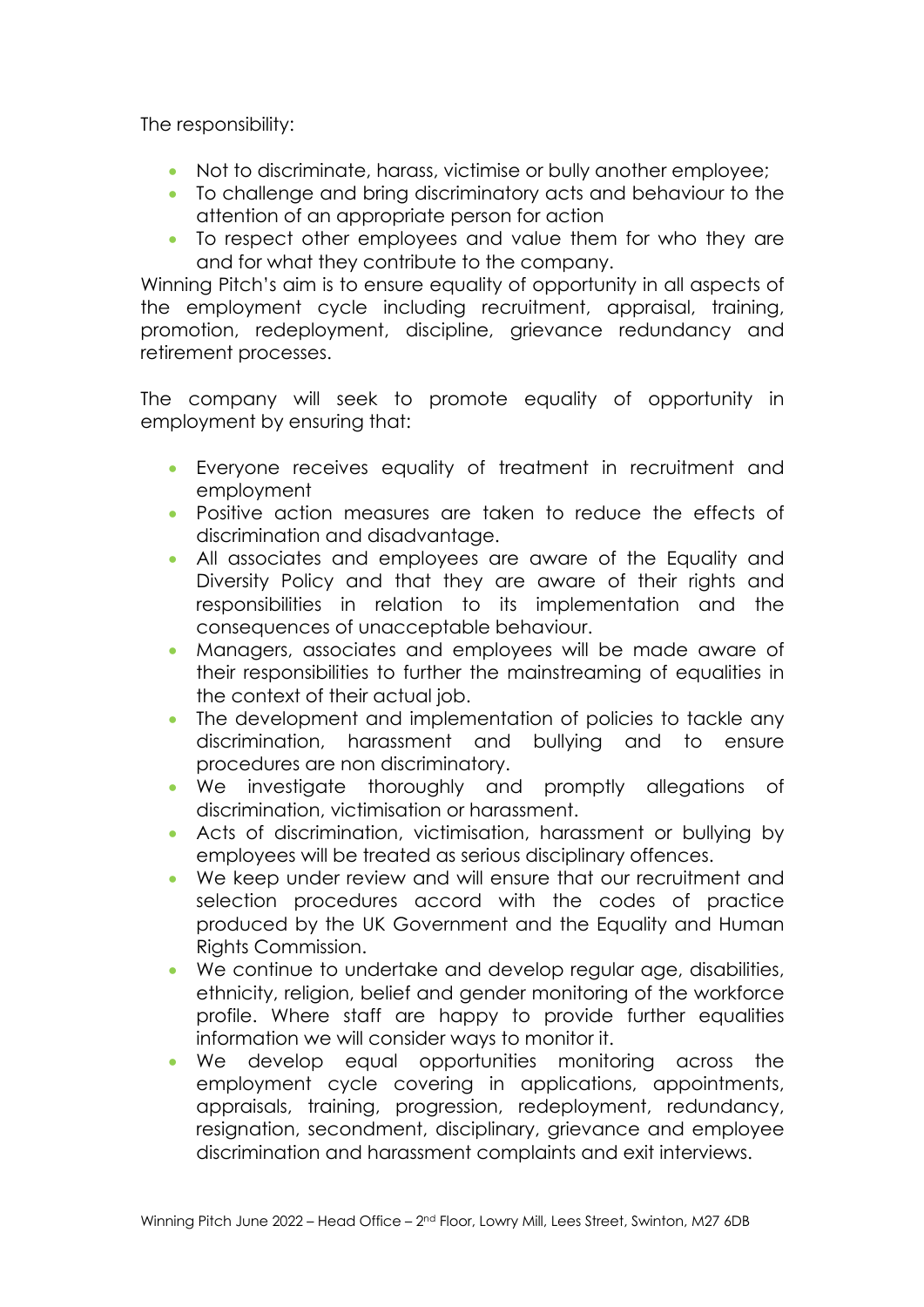- We ensure accessible workplaces for all employees, making reasonable adjustments to job descriptions to facilitate disabled people to be able to gain employment, and remain in employment wherever possible, and for existing employees who become disabled.
- We retain flexible working practices to ensure that staff are supported in balancing work and other life commitments.

#### **Procurement**

We will ensure that the people we do business with are aware of and compliant with all relevant equality legislation currently in force.

We will promote equality through procurement and commissioning systems and processes that are:

- Fair and lawful
- Accessible to all
- Transparent and consistent with our public sector equality duty

In addition, all contractors are expected to sign our Equality Charter relating to the terms and conditions of employment and conduct and they will also have access to our equality and diversity induction programme.

#### **Achieving Progress Against Equality Objectives and Related Targets**

Equality monitoring enables us to see how effective our policies and activities are in achieving equality of opportunities and diversity and how they affect various sections of our communities. We will work towards the aims of this Policy through the delivery of a set of equality objectives.

The objectives reflect our commitment to promoting an accessible and inclusive service.

The key objectives are based around addressing any inequality in the:

- Provision of consultancy, mentoring and training services
- Employment of staff
- Procurement and commissioning processes

Our equality and diversity action plan will detail how the equality objectives will be delivered and they will be monitored by the Equality and Diversity Board. We will publish an annual report on our performance and invite our clients and stakeholders to comment on how well we are doing.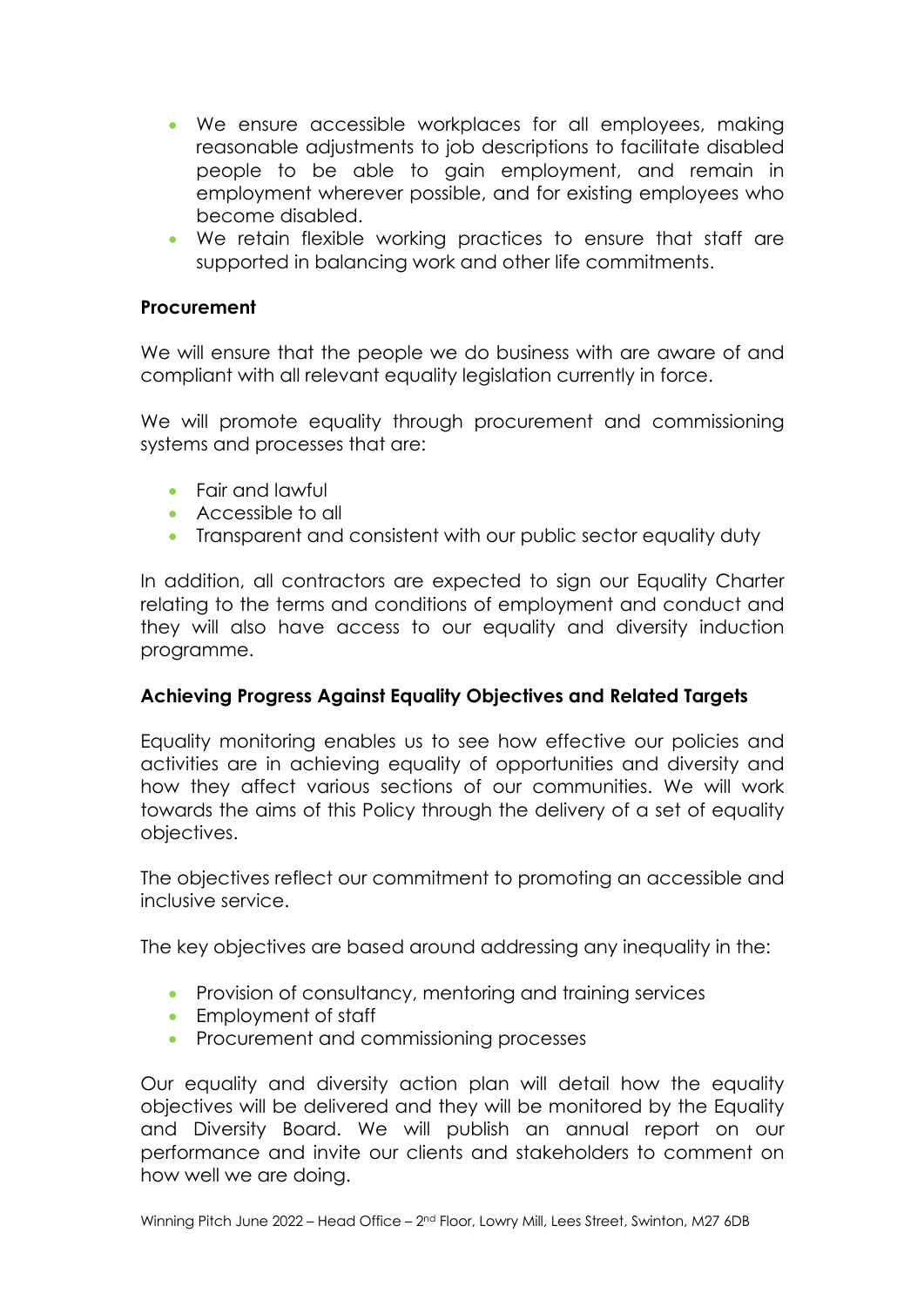## **Fostering Good Relations**

Winning Pitch aims to foster good relations in the local community to ensure that individuals and those who represent them feel they have equal access to our services and meets their needs to improve their lives and businesses.

We recognise the importance of forming partnerships to initiate and support structures and projects that promote understanding and enable people to build social relationships outside their own immediate ethnic or cultural communities.

We will recognise and take account of all the nine protected characteristics to whom the good relations duty is owed under the Equality Act 2010 and actively promote our services through the medium of Welsh

#### **Training, Supporting and Developing Staff and Associates**

Winning Pitch believes that development and training for all those directly involved in the provision and management of our services represents a vital part of the implementation of its Equality and Diversity Policy. This should include development specifically directed at enabling the advancement in employment of groups who are underrepresented.

The company will:

- Provide induction training that embraces all equalities issues.
- Use training and induction to equip staff and associates in understanding their role in regard to equal opportunities and help them to deliver the aim of the policy as part of their role.
- Put in place training programmes that include addressing equality objectives through the Business Planning and Performance Management processes.
- Ensure that development and training programmes delivered by or on behalf of the company supports and adds value to the aims of this Policy and embeds equalities in its content.
- Seek employees' views on their development and training needs in developing training priorities and programmes.
- Ensure management training will continue to include equality and diversity as an integral part of service management.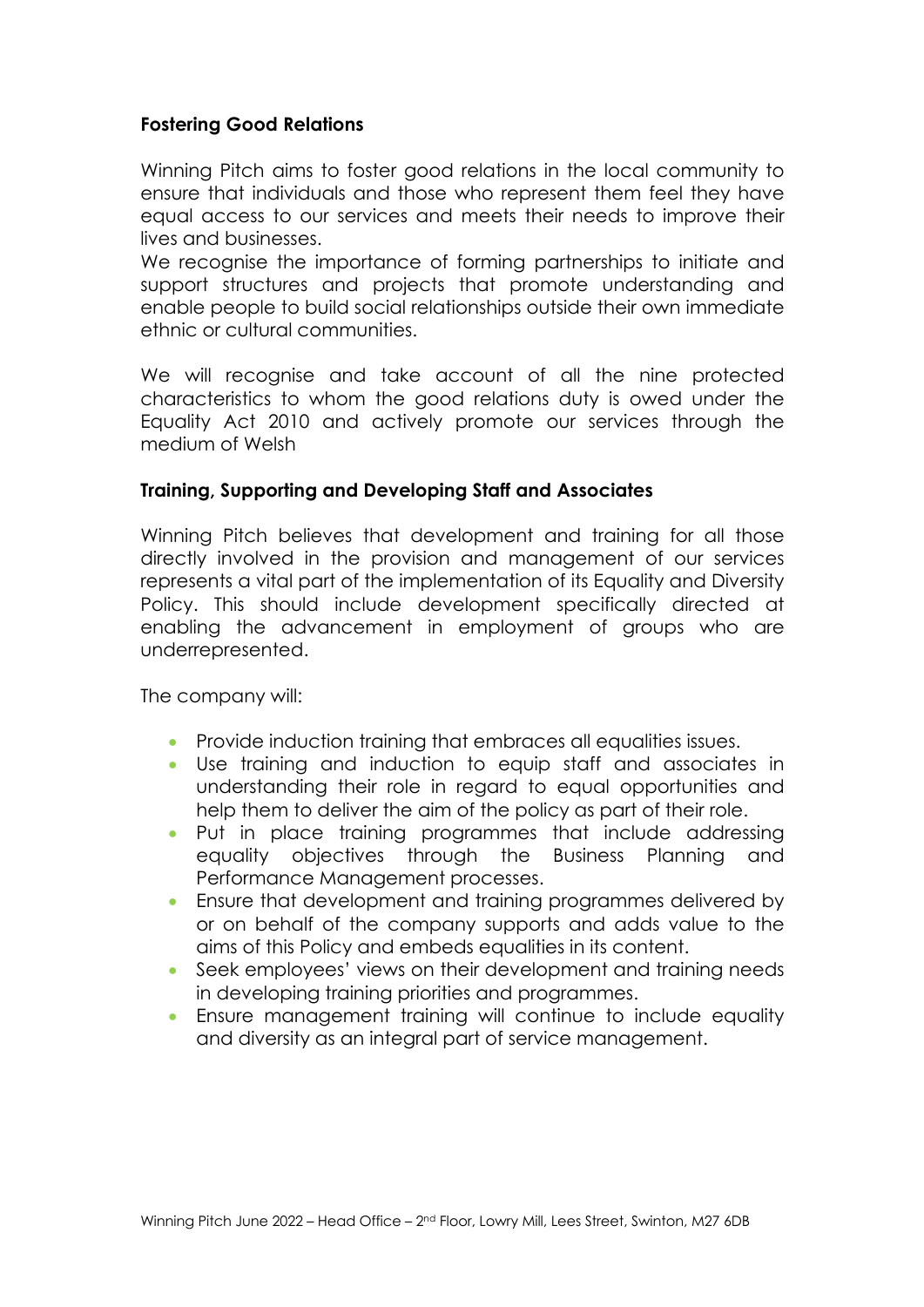# **Equalities Monitoring: Data Collection and Analysis**

Equality monitoring helps us to see how our policies and activities are affecting various sections of our communities. The Public Sector Equality Duty does not expressly require us to collect equality information. However, collecting, analysing and using the information helps us to see how effective our policies and activities are in providing equality of opportunities to our communities. In employment and service provision, it helps us to identify any existing inequalities and where new inequalities may be developing and take action to tackle them.

Our approach to equalities monitoring will be strategic and flexible and we will direct our efforts to those areas and activities where the information obtained will be useful in helping to improve outcomes for our clients.

Winning Pitch has a standard equalities monitoring form which covers all the nine protected characteristics in the Equality Act 2010. In order to reflect the local character and full diversity of our community, the form includes the categories of language and refugee and asylum seekers. When necessary, we will adapt the form to help us to collect the information that will enable us to make the improvements needed to achieve the equality outcomes that we are seeking.

## **Accountabilities: Roles and Responsibilities**

As a Business Support provider we have a duty and role in promoting equal opportunities by:

- Acting as a model of good practice
- Influencing the wider community, external organisations, clients and partners

All employees and associates with Winning Pitch have a responsibility to help the company to meet its equalities obligations. Each should ensure that in their respective roles they have due regards to equal opportunities as set out in this document.

All managers within the organisation have particular responsibility to ensure the business acts lawfully and that the spirit of the policy is maintained and promoted in all aspects of the business. As managers, they each have responsibility for ensuring that their employees are aware of Winning Pitch's Equality and Diversity Policy and diversity strategy. They are responsible for monitoring their work area and stopping unacceptable behaviour immediately.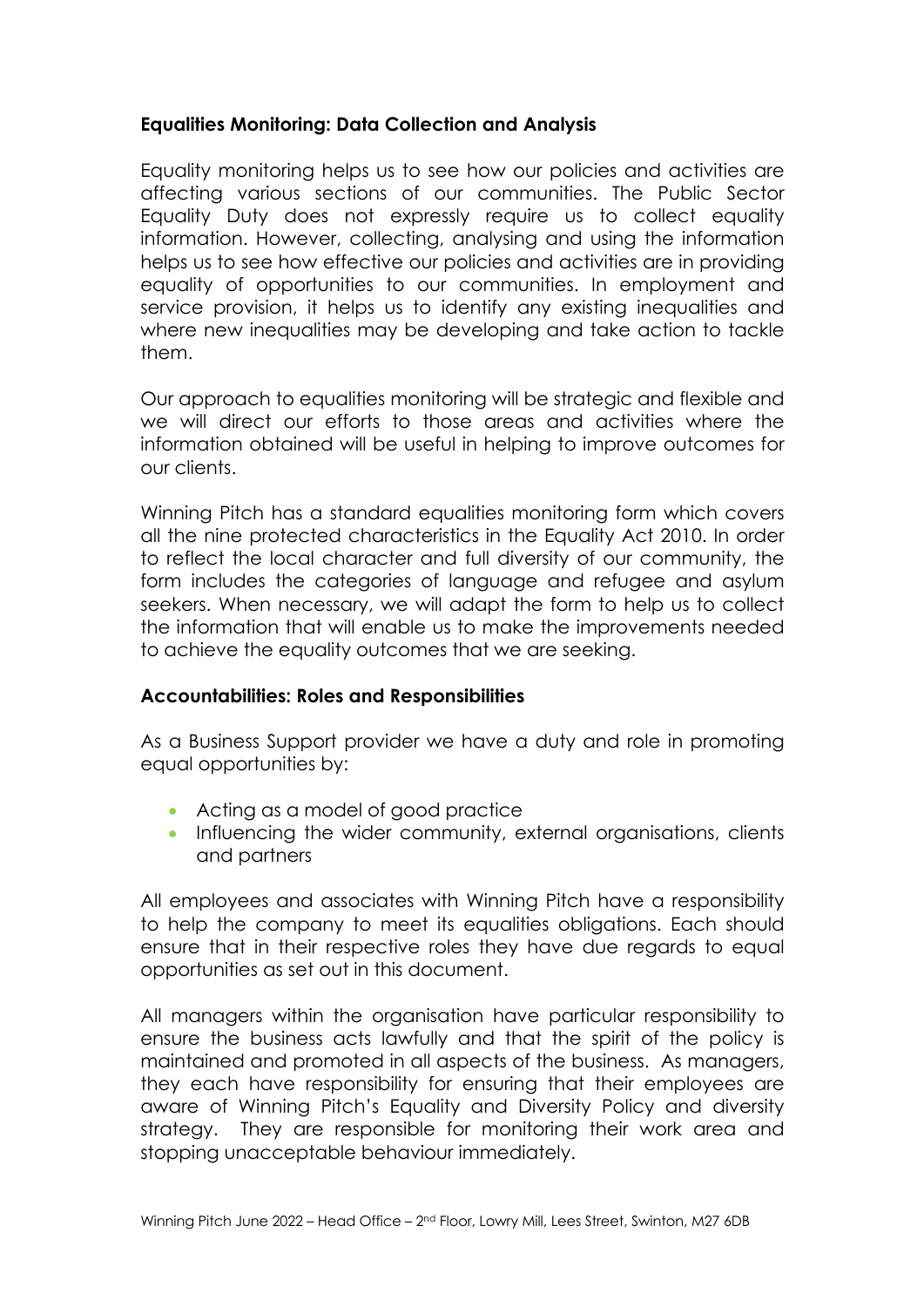It will be the Directors responsibility to provide overall strategic direction and control of this Policy and produce regular reports as required.

Jim Keane (CEO) has overall responsibility for implementation, monitoring and review of the Policy and for the relevant plans and performance management practices.

#### **Implementation and Review**

The equality objectives form the Delivery Plan for this Policy and details can be found in Appendix B.

Actions to deliver the equality objectives are included in our key strategies. We have set targets based on relevant performance measures which will be monitored by the Diversity Equality Board and included in our performance reports.

We will review the delivery plan annually and update the objectives to reflect new and emerging issues. We will publish an annual report on our performance and invite our clients to comment on how well we are doing.

The Policy will be reviewed in January 2022

#### **Breaches of the Policy**

The Company will take disciplinary action against employees within agreed procedures where the Policy is being abused, ignored or breached.

The company has developed procedures which enable clients, candidates for jobs and employees to make complaints if they believe they have been unfairly treated. Employees will also be entitled to expect that unacceptable behaviour including harassment by others will be dealt with promptly.

#### **Appendices**

Appendix A –Legal Framework and Specific Duties Appendix B- Corporate Equality Objectives and Action Plan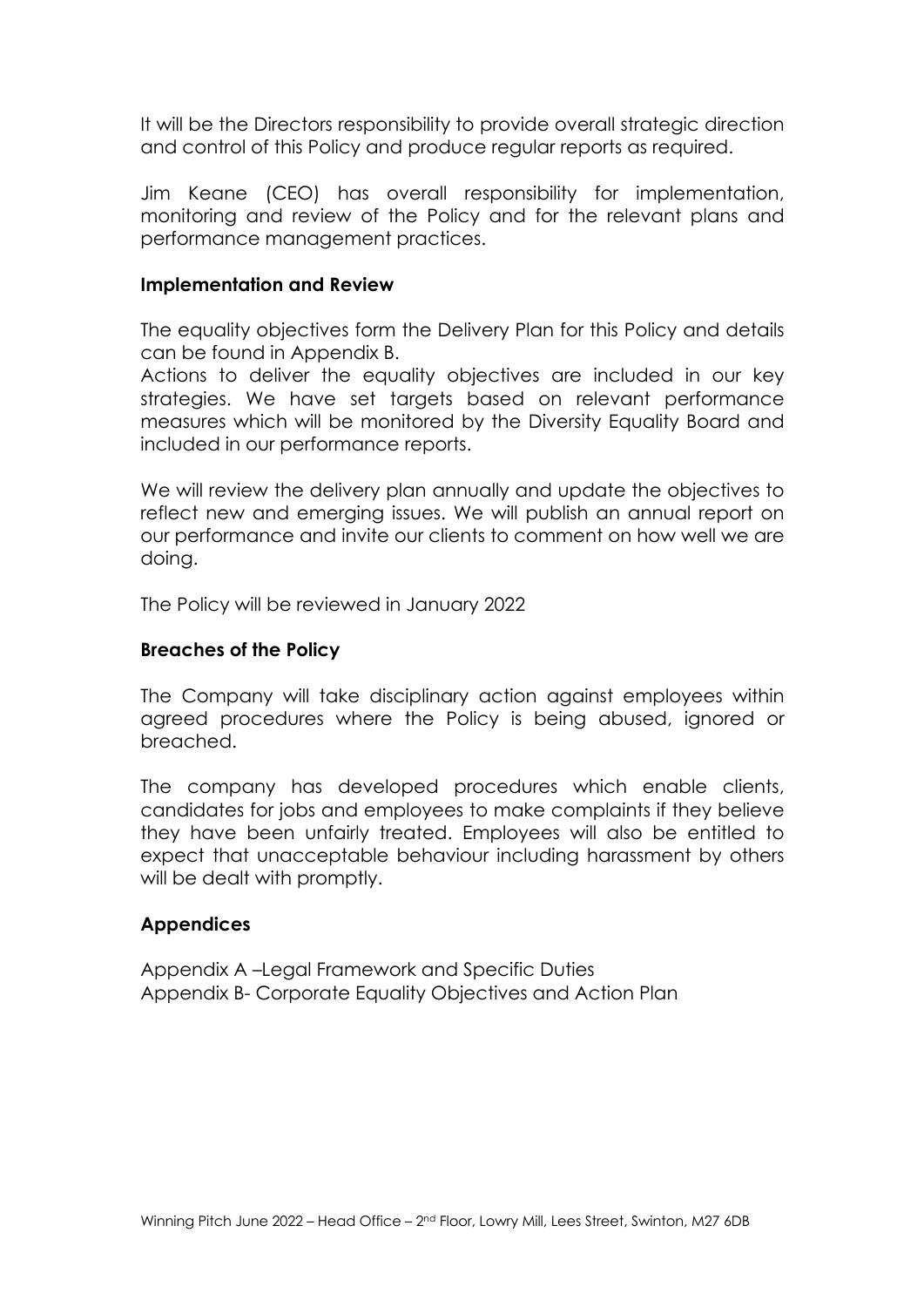# **Appendix A**

## **Legal Framework**

The Equality Act 2010, whose main provisions came into force in April 2010, and its allied General and Specific Duties together provide the legal context for this Policy.

The Act brings together the provisions of previous equal rights legislation into a single legal framework and creates a single Equality Duty. It introduces the term "protected characteristics" to describe the groups to whom it gives protection.

They include persons who share the characteristics of:

- Age
- Disability
- Gender
- Gender Reassignment
- Pregnancy and Maternity
- Race
- Religion or Belief
- Sexual Orientation
- Marriage or civil partnership

## **The Act's General Duty – the Single Equality Duty**

Section 149 of the Act sets out a general duty which requires a public body, or organisation carrying out a function on behalf of a public body to "have due regard to the need to:

- Eliminate discrimination, harassment and victimisation
- Advance equality of opportunity between persons who share a relevant protected characteristic and persons who do not share it
- Foster good relations between persons who share a relevant protected characteristic and persons who do not share it."

The Act defines "due regard" as taking steps to:

- Remove or minimise disadvantage suffered by persons who share a protected characteristic
- Meet the needs of persons who share a relevant protected characteristic that are different from the needs of persons who do not share that characteristic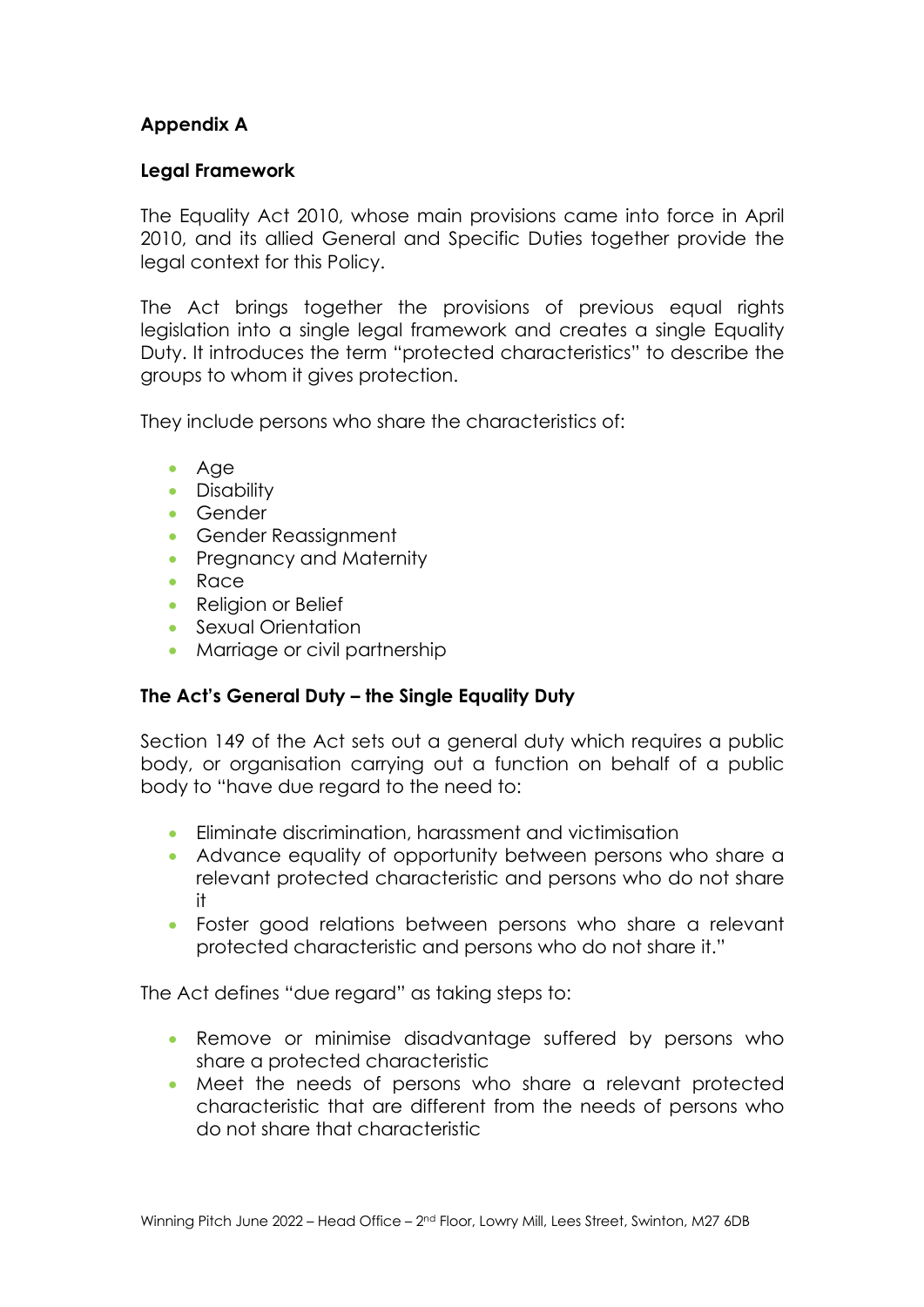- Encourage persons who share a relevant protected characteristic to participate in public life or in any other activity in which participation by such persons is disproportionately low
- Tackle prejudice
- Promote understanding between groups in society.

# **Specific Duties**

To support better performance of the general duty, government has imposed a number of specific duties on public authorities.

These require public sector organisations to:

- 1) Publish annually, equality data relating to the workforce. This should include:
	- The gender pay gap
	- The race, disability, gender, age breakdown of the workforce
	- Data on religion and belief and sexuality where this is available
- 2) Set and publish equality objectives that are evidence based and are "specific, relevant and above all measurable". The document should set out in full, the evidence on which those objectives have been chosen in preference to other possible objectives. Equality objectives setting should be part of the normal business planning process.
- 3) Publish annually, performance data on how effectively the organisation is achieving the aims of the S149 duty i.e. to eliminate discrimination, harassment and victimisation, advance equality of opportunity and foster good relations. The aim is to enable comparison between present and past performance and to track progress on specific equality issues.
- 4) Be transparent on outcomes of engagement, impact assessments and equalities monitoring.
- 5) Publish data in a way that is open and freely available and accessible to third parties such as community groups and equality campaigners who will be free to re-use the data.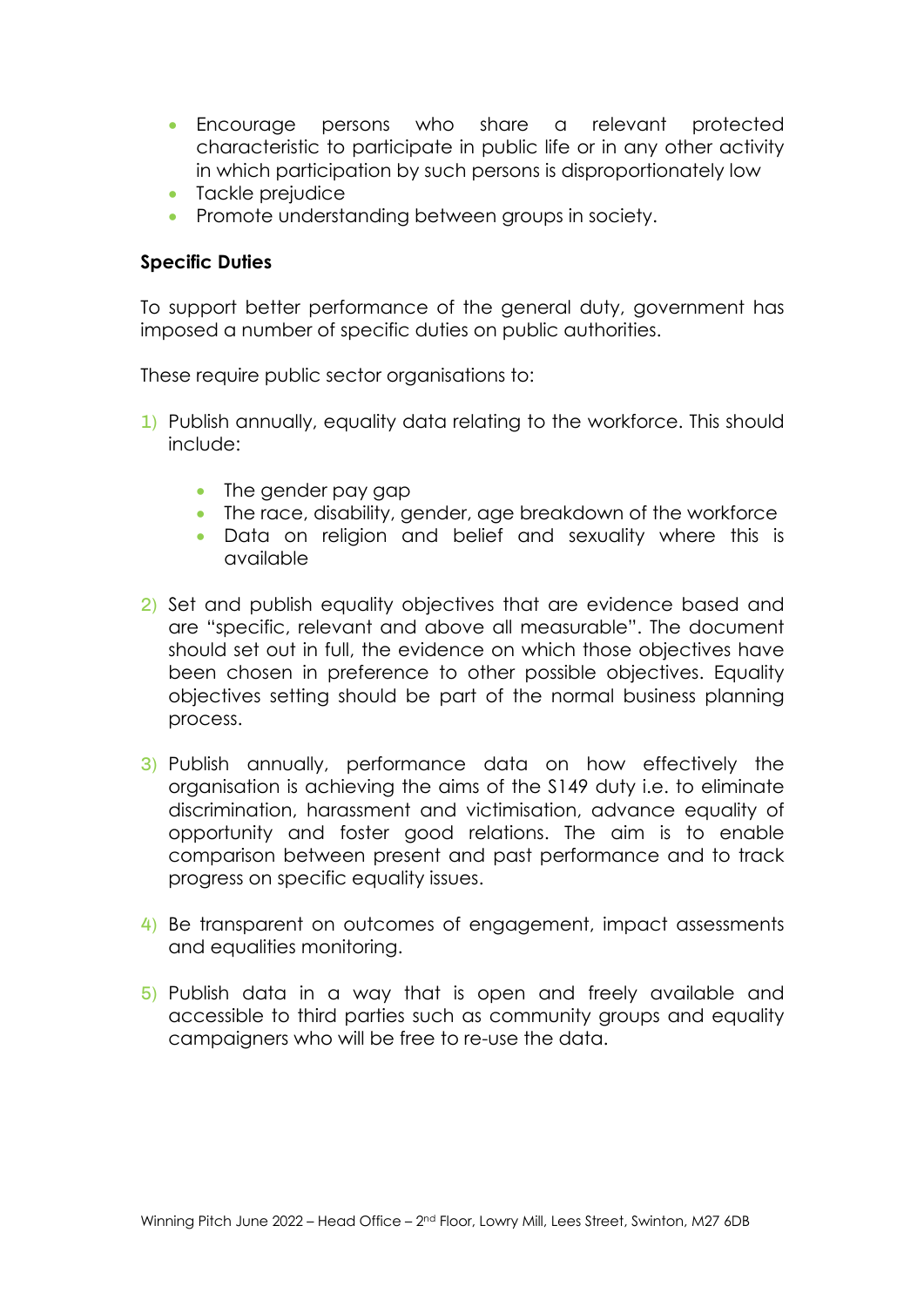Part 5 of the Act deals with employment and treatment at the workplace and covers all the nine protected characteristics. It prohibits discrimination based on a protected characteristic in deciding whom to employ; in terms of employment and in opportunities for advancement and training while in employment; victimisation and harassment.

In addition to the Equality Act 2010 and its allied specific duties, this Policy has also been informed by a number of Government reports on equal opportunities.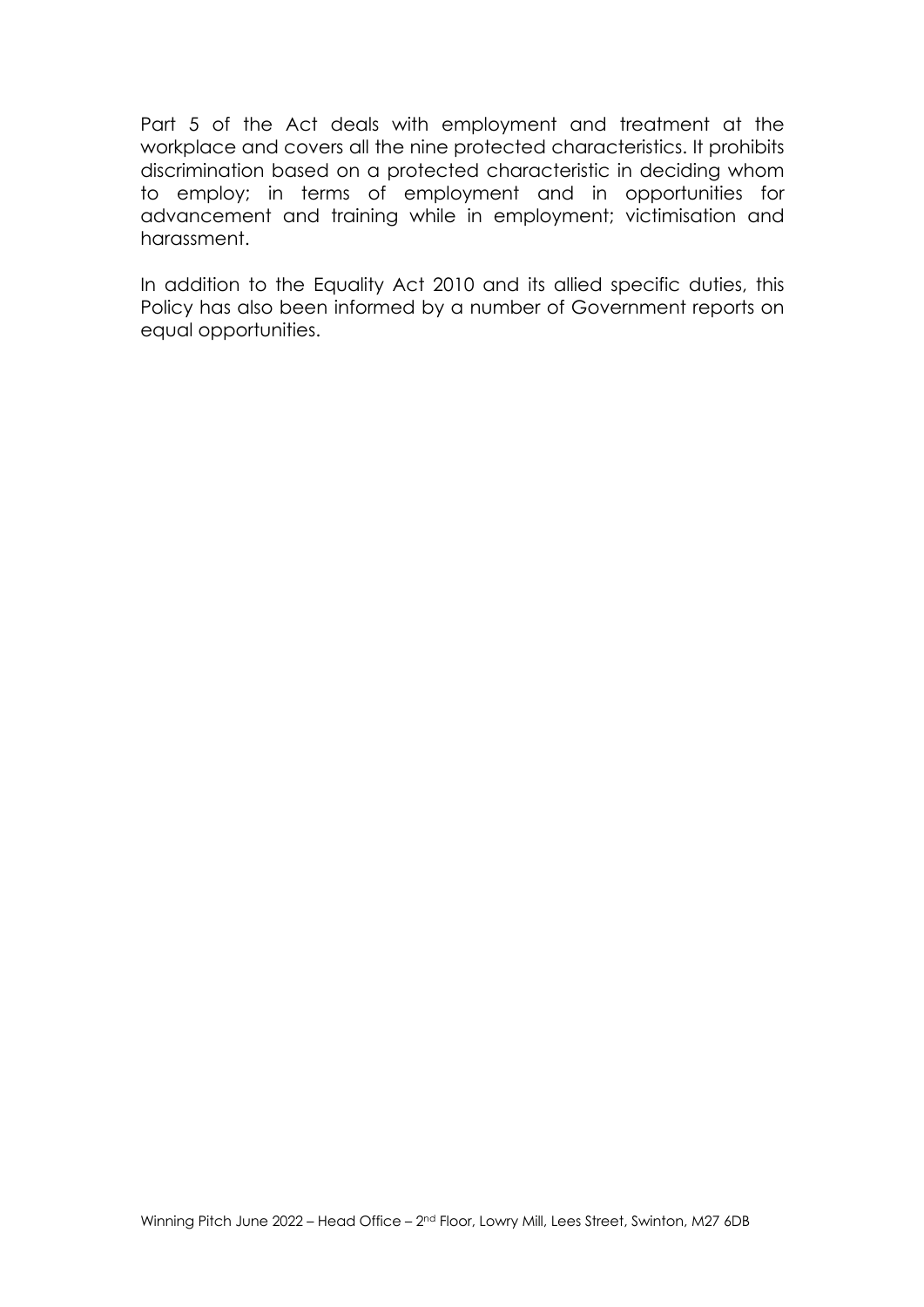# **Appendix B – Corporate Objectives**

Implementing the Provisions of the Equality Act 2010

We will implement those provisions of the Equality Act 2010 and Public Sector Duty that have relevance to Winning Pitch and to our clients and stakeholders. Specifically, we will:

- Update our relevant policies, systems and procedures in light of the Act and its related public sector equality duties.
- Work in partnership with local key stakeholders to develop, publish and deliver our equality objectives every four years from April 2013.
- Produce an annual progress report, to be available on our website, setting out how we are performing on those equality objectives.
- Publish annual equality data covering gender pay gap and the proportion of staff and clients from ethnic minorities, disabled employees and women at every level of the workforce. Where they exist, workforce data on religion and belief, and sexuality will also be published, although in line with this specific duty and being sensitive to the known wishes of individuals.
- Undertake Equality Impact Assessments of all our major policies/strategies and all proposals for major changes in structures and service delivery models to ensure that they do not disproportionately have a negative impact on any sections of our community.
- Consult and engage to ensure that all our people have a say in how services are developed and delivered and are involved in key decisions that affect their lives and their local areas.
- Ensure access to information to ensure that no one is placed at a disadvantage in terms of access to the information they need due to a language barrier or a disability.
- Carry out an annual business planning process, through which our equality objectives will be implemented, monitored and managed through our performance management framework.
- Support and participate in events and local area-based activities to promote bridging and positive social interaction between different communities and groups.
- Ensure our recruitment and employment related policies are fair, transparent and supported by procedures that all staff and applicants have confidence in.